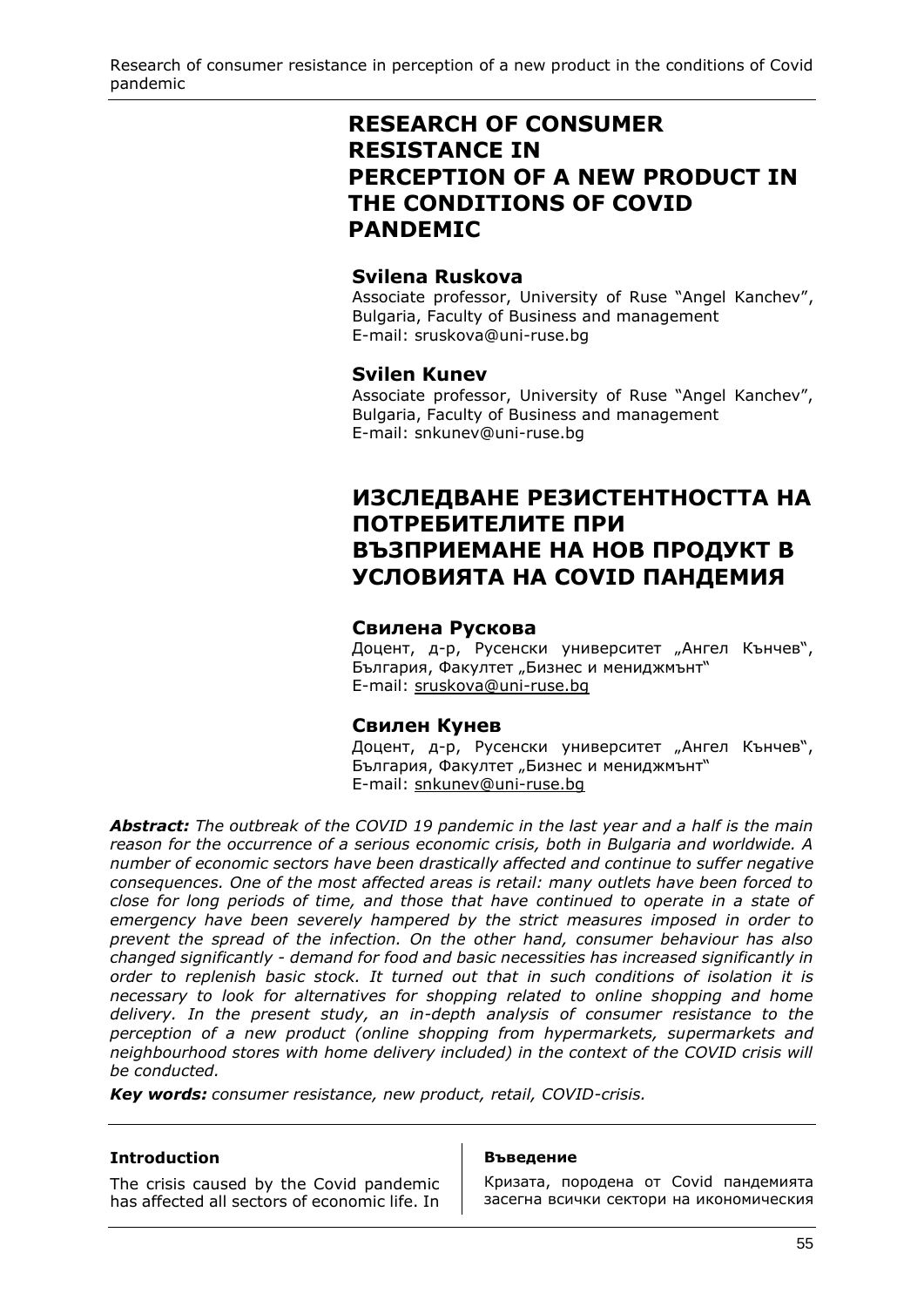order to maintain their market position and cope with the harsh conditions of the external environment, business organizations need to focus on more effective management, looking for new ways and alternatives to solve problems.

Every crisis is a disaster for some and an opportunity for others. In the current environment, many trade organizations had to close their doors and soon ceased operations, while others faced many difficulties caused by a significant drop in customers, orders, late payments, which led to a drastic reduction in staff and revenue decline. In the retail trade of food and non-food necessities, another trend is observed - a significant increase in demand in order for people to have enough products for longer periods of isolation. In this regard, the main goal of this paper is to study the resistance of consumers to a new product - shopping from retail outlets offering food and nonfood essentials through online ordering and home delivery.

# **Exposition**

#### **1. Online home delivery - an innovation for retail outlets offering food and non-food essentials in the city of Ruse and the region**

In modern conditions, innovation is a major source of competitiveness for organizations. Summarizing the definitions of a large number of established authors, innovations can be presented as novel approaches in processes, technologies, methods, structures, actions, products that bring development, usefulness and reveal new ways to attract wealth for sustainable business development (Ivanova, Popova, 2010; Porter, M., 1999; Rogers, Е., 1995; Drucker, P., 2002; Chang, H., Tsai, M., & Tsai, C. 2011; Antonova, Kostadinova, Todorova, 2020; Stoycheva, Antonova, 2018; Ministry of Economy,2021).

The creation of new product offers, as well as the change in the methods of delivery of the purchased goods to the customer are among the most popular innovations in the current conditions of COVIDisolation. It is usually through this type of innovation that the organizations in the field of retail trade seek a solution to problems such as: unmet customer needs; живот. За да запазят своите позиции на пазара и да успеят да се справят с тежките условия на външната среда, бизнес организациите се налага да наблегнат на по-ефективното управление, търсейки нови пътища и алтернативи за разрешаване на възникналите проблеми.

Всяка криза е бедствие за едни и възможност за други. В настоящите условия на много организации, работещи в сферата на търговията се наложи да затворят врати и не след дълго преустановиха своята дейност, а други се сблъскаха множество затруднения, предизвикани от: значителен спад на клиенти, поръчки, забавени плащания, което доведе до драстично съкращаване на персонал и спад на приходи. При търговията на дребно с хранителни и нехранителни стоки от първа необходимост се наблюдава и друга тенденция – значително повишаване на търсенето с цел запасяване на населението за по-дълги периоди на изолация. В тази връзка основната цел на настоящата разработка е да се проучи резистентността на потребителите към нов продукт - пазаруване от търговски обекти, предлагащи хранителни и нехранителни стоки от първа необходимост чрез онлайн поръчка и доставка до домовете.

#### **Изложение**

**1. Онлайн доставката до дома иновация за търговските обекти, предлагащи хранителни и нехранителни стоки от първа необходимост на територията на гр. Русе и региона**

В съвременните условия иновациите са основен източник на конкурентоспособност за организациите. Обобщавайки дефинициите на голям брой утвърдени в научната област автори, иновациите могат да се бъдат представени като нововъведения в процеси, технологии, методи, структури, действия, продукти, които носят развитие, полезност и разкриват нови начини за привличане на богатства за устойчиво развитие на бизнеса (Ivanova, Popova, 2010; Porter, M., 1999; Rogers, Е., 1995; Drucker, P., 2002; Chang, H., Tsai, M., & Tsai, C. 2011; Antonova, Kostadinova, Todorova, 2020; Stoycheva, Antonova, 2018; Ministry of Economy,2021).

Създаването на нови продуктови предложения, както и промяната в начините на доставка на закупеното до клиента са сред най-популярните нововъведения в настоящите условия на COVID-изолация. Обикновено чрез този вид иновации организациите в сферата на търговията на дребно търсят решение на проблеми като: незадоволени потребности на клиентите;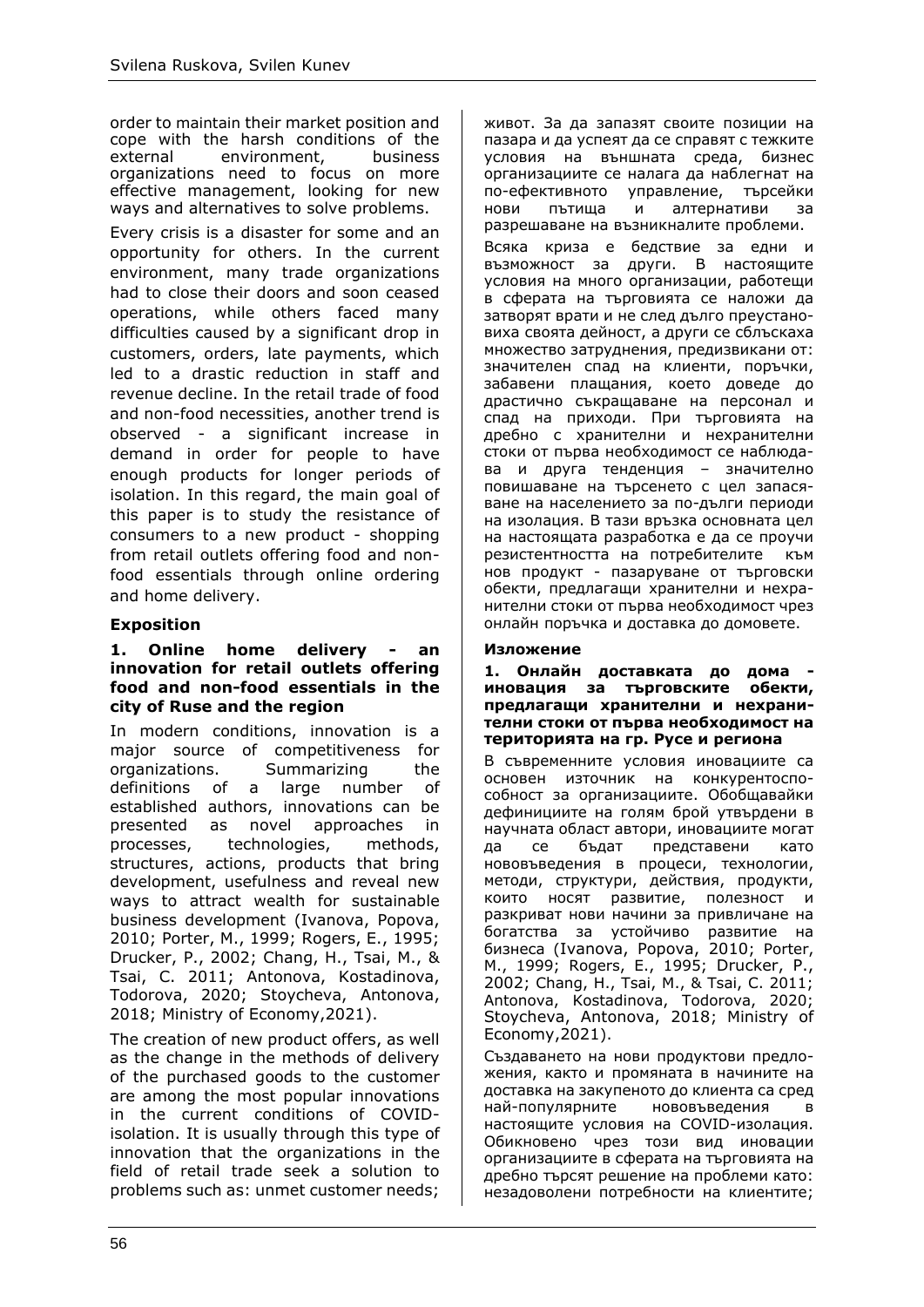unused opportunities to sell products in demand; overcoming the time and territorial restrictions in making contact between seller and buyer; improving the quality of service in order to achieve a higher level of customer satisfaction; avoiding technical limitations caused by environmental conditions.

The main factors determining the success of an innovation are its relevance and usefulness, the company's ability to quickly mobilize knowledge and skills for its implementation, the ability to respond more quickly and adequately to competitors, flexibility in modifying the innovation for different markets and customers. Successful management of this type of change is essential to ensure survival in a dynamic and unpredictable environment such as the current one.

Following this logical pattern in choosing the best alternative for survival, some organizations engaged in the trade of food and non-food products introduce parallel offer of their services online and home delivery by their employees or by organizations offering courier services. This solution generates positive benefits for all stakeholders. For the trade organizations themselves, these actions provide an opportunity to maintain and possibly expand their market positions. Consumers can shop from home, whether in quarantine or for health prevention, avoiding real contact with potential vectors of the infection, as well as taking advantage of the possibility of using larger time windows to make purchases (although the service is not available 24 hours, as it must correspond to the working hours of the respective commercial site). Last but not least, the organizations offering logistics services, concluding contracts with traders, are also expanding the share of their activity.

In the present study, the emphasis will be on studying the resistance of consumers to this new type of service for the market in the city of Ruse. Looking at the product in general, it is not new on a global scale, but it is just beginning to emerge for the local market. It is therefore necessary to clarify what kind of innovation it can be classified as (Slavova, М., Petrov, М., 1996; Taneva, 2007; Enimanev, К., 2018):

неизползвани възможности за продажба на търсени продукти; преодоляване времевите и териториални ограничения при осъществяването на контакт между продавач и купувач; повишаване качеството на обслужване с цел по-високо ниво на удовлетвореност на клиента; избягване на възникнали технически ограничения, предизвикани от условията на средата.

Основни фактори, определящи успеха на една иновация са нейната актуалност и полезност, способността на фирмата да мобилизира бързо знания и умения за реализацията й, възможност за по-бърза и адекватна реакция спрямо конкурентите, гъвкавост при модифициране на иновацията за различни пазари и клиенти. Успешното управление на този вид промяна е от съществено значение, за да се осигури оцеляване в динамична и непредсказуема среда, каквато е настоящата.

Именно следвайки тази логическа закономерност в избора на най-добра алтернатива за оцеляване някои организации, занимаващи се с търговия на хранителни и нехранителни продукти от първа необходимост се насочват към паралелно предлагане на своите услуги в онлайн среда и доставки по домовете, осъществявани от техни служители или от организации, предлагащи куриерски услуги. Това решение генерира положителни ползи за всички заинтересовани страни. За самите търговци тези действия предоставят възможност за запазване и евентуално разширяване на пазарните позиции. Потребителите могат пазаруват от вкъщи, независимо дали са в карантина или целта им е превенция на здравето, избягвайки реален контакт с потенциални разпространители на заразата, както и възможност за използване по-големи времеви прозорци за осъществяване на покупки (въпреки че услугата не е достъпна 24 часа, тъй като трябва да отговаря на работното време на съответния търговски обект). Не на последно място организациите, предлагащи логистични услуги, сключвайки договори с търговците също разширяват дела на своята дейност.

В настояща разработка акцентът ще бъде насочен към проучване резистентността на потребителите към този нов вид услуга за пазара на територията на гр. Русе. Разглеждайки по-общо въпросния продукт, той не е нов в глобален мащаб, но за местния пазар се оказва току-що прохождащ. Ето защо е необходимо да се изясни, като какъв вид иновация може да бъде класифициран той (Slavova, М.,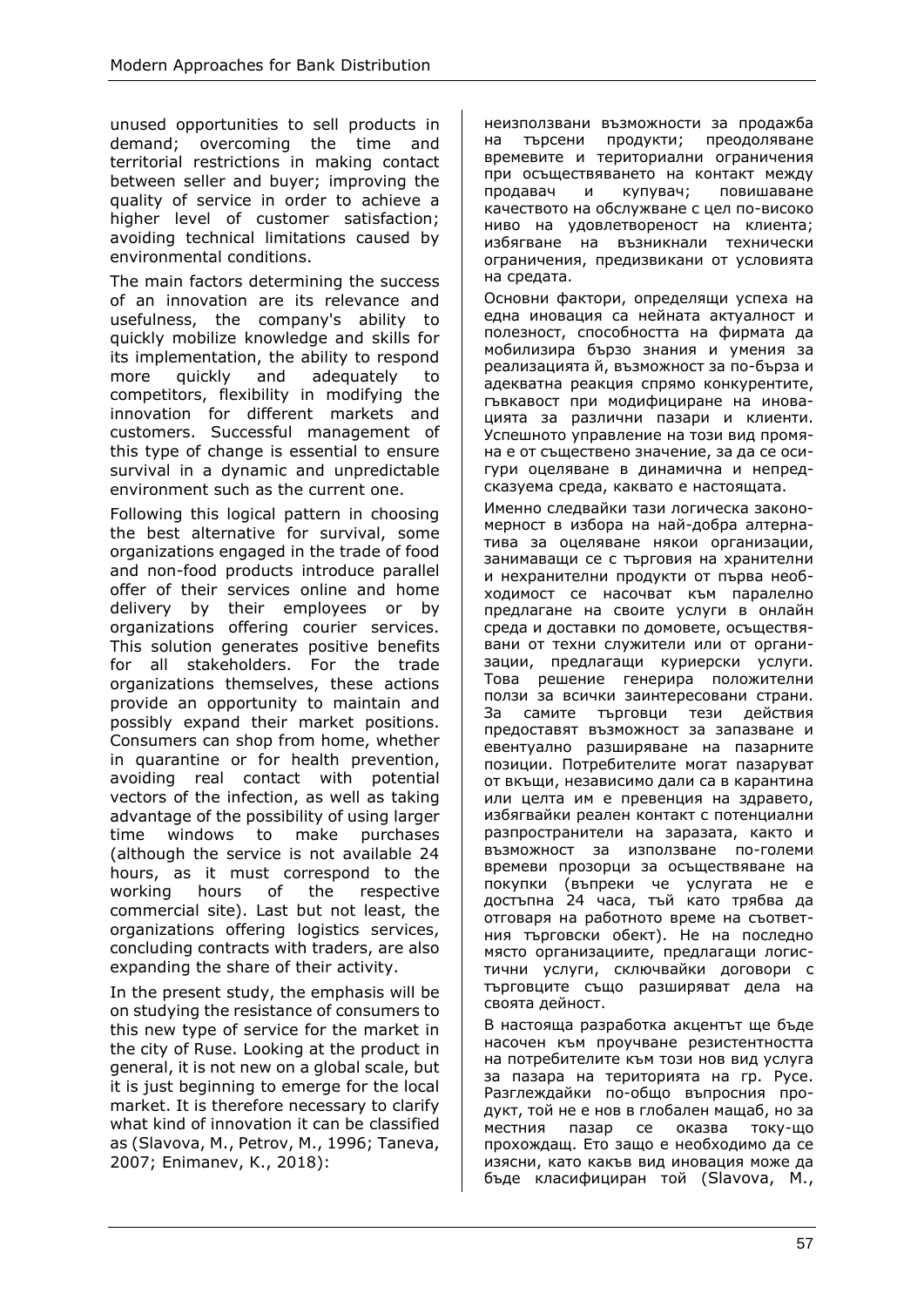• according to the site where the novelty is realized, the considered innovation is a market (marketing) innovation, as it concerns a new form of purchase and sale for food and non-food products, ordered through an online store and delivered to homes;

● according to the degree of novelty and the lag between innovation and its practical application, it is an improved innovation of medium importance due to the fact that there is currently a market demand for this type of service, especially given the current situation. On the other hand, the trade organizations that apply it increase the quality of service to their customers;

• according to the criterion novelty for the organization, market and consumers - this is a new type of service for organizations in the industry in Ruse and the region, because for the first time this type of home delivery is carried out by retail outlets offering food and non-food necessities;

● according to the reason that gave impetus to the process of creating and implementing innovation, it can be attributed to the pulled innovations, which are caused by the need of both consumers and traders to meet their needs;

• according to the degree of enforcement, the innovation under study is optional because the organizations themselves decide to introduce the delivery service in order to increase their competitive advantages.

The main reason that guided trade organizations offering food and non-food essentials in the city of Ruse to the innovation in question was the Covid-19 pandemic. Anti-epidemic measures imposed by the state, the inability of quarantined people to leave their homes within certain number of days, the restriction of shopping at any time and in safe conditions, waiting in long queues in front of stores, avoiding contact with a large number of potential carriers of infections are factors that make many consumers choose to stay in their homes and look for more adequate alternative solutions to meet their basic consumer needs.

The advantages of online shopping are: saving time from the trip to the store and walking around it; maintaining health;

Petrov, М., 1996; Taneva, 2007; Enimanev, К., 2018):

● според обекта, в който се реализира новостта, разглежданата иновация е пазарна (маркетингова) иновация, тъй като касае нова форма на покупкопродажба за хранителни и нехранителни продукти, поръчвани през онлайн магазин и доставяни до домовете.

● според степента на новост и лага между иновацията и практическото й приложение е подобрена иновация със средна важност, поради факта че в настоящия момент има търсене на пазара за този вид услуги, особено предвид създалата се обстановка. От друга страна търговците, които я прилагат повишават качеството на обслужване на своите клиенти.

● според критерия новост за организацията, пазара и потребителите – това е нов вид услуга за организациите от бранша в гр. Русе и региона, защото за първи път се осъществяват този вид доставки по домовете от страна на обекти, предлагащи хранителни и нехранителни продукти от първа необходимост.

● според причината, подтикнала процеса на създаване и внедряване на иновацията, тя може да бъде отнесе към теглените иновации, които са породени от нуждата и на потребители и на търговци, за да задоволят потребностите си.

● според степента на принуда за извършването, тази иновация е изборна, понеже организациите сами вземат решението да въведат услугата за доставка, за да увеличат конкурентните си предимства.

Основната причина, ориентирала търговски организации, предлагащи хранителни и нехранителни продукт от първа необходимост на територията на гр. Русе към разглежданата иновация, е разразилата се пандемия от Ковид-19. Наложените от държавата противоепидемични мерки, невъзможността на хората под карантина да излизат от домовете си за даден брой дни, ограничеността за пазаруване по всяко време и при безопасни условия, чакането на дълги опашки пред търговските обекти, избягването на контакт с голям брой потенциални преносители на заразата са фактори, каращи много потребители да избират да останат по домовете си и да търсят по-адекватно алтернативно решения за задоволяване на своите потребителски нужди от първа необходимост.

Предимствата от онлайн пазаруването са: спестяване време от пътя до магазина и обикалянето вътре в него; запазване на здравето; намалява импулсивните покупки, които изкушават с ниска цена или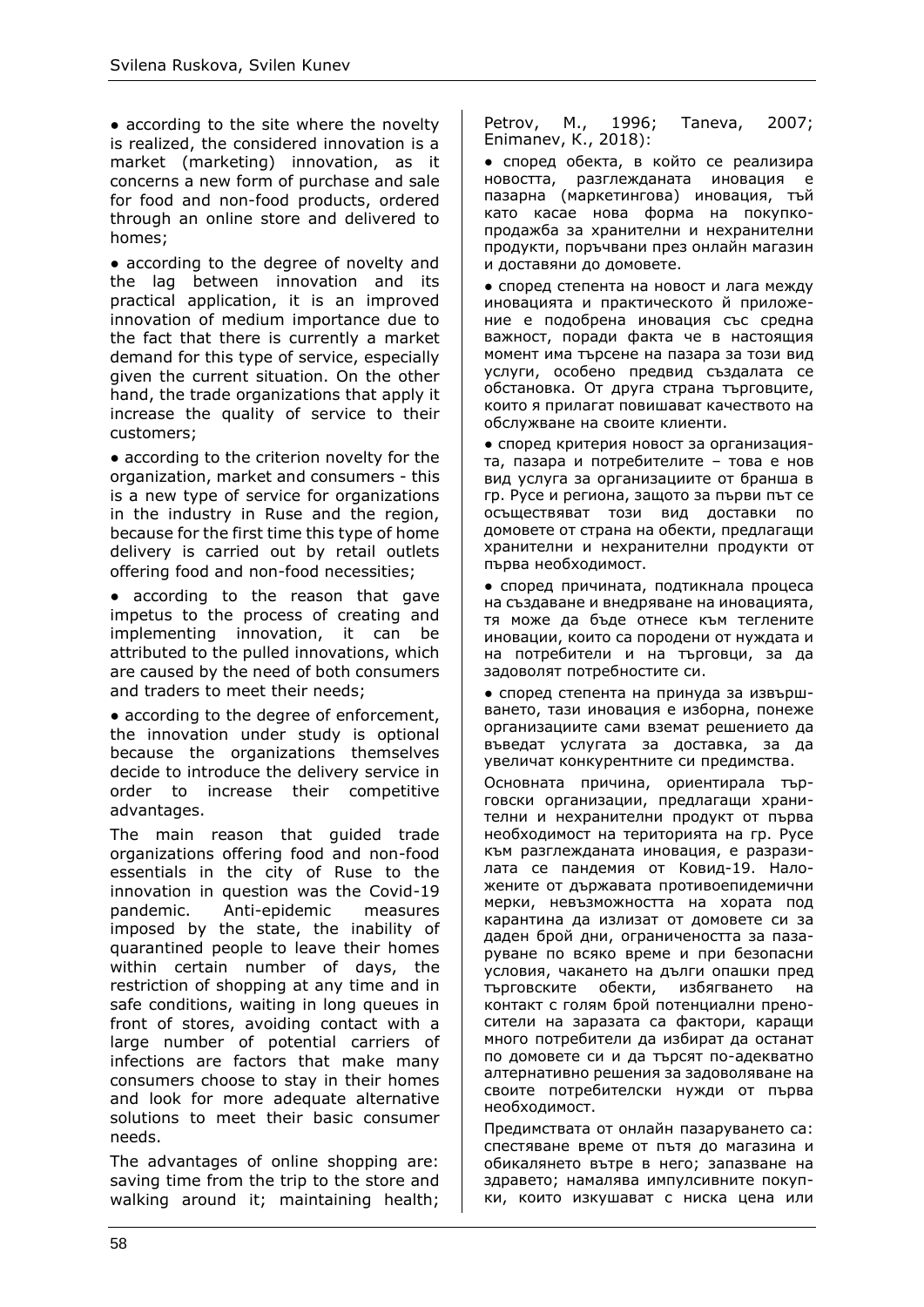reduces impulsive purchases that tempt at a low price or momentary needs (such as hunger). We should not neglect the efforts made by consumers to carry the purchased goods, as well as the compliance of purchases with specific working hours, which are largely avoided when shopping electronically.

The innovation in question also has some specific shortcomings, which, in turn, make consumers consider whether to use this new service. Online purchases are convenient when you need to save time from walking to the store, but you cannot rely on them at the last minute, as a preorder is required, a few hours before the products are delivered. There is also a difference in the prices of some products, as the low prices offered in the physical retail outlet don't always correspond to those in the electronic one. The variety and range of products offered is significantly smaller compared to physical retail outlets. Delivery is often free for the customer, provided the order is over a certain amount. Otherwise, the buyer pays the amount for the transportation of the shipment. Last but not least, it should be borne in mind that not all foodstuffs and beverages are suitable for long-distance transport, as there is a risk of deterioration in the quality and condition of the goods on delivery. All these weaknesses can lead to non-acceptance of the innovation we are analysing. The following paragraphs will present the results of an empirical study, the idea of which is to establish the resistance of consumers to this innovation in the local, regional market.

#### **2. Empirical study of consumer resistance to a new product in the city of Ruse**

#### **2.1. Methodology of the conducted research**

The empirical study on the forms of resistance shown by consumers in the perception of the new product - home delivery by physical retail outlets offering food and non-food essentials, is based on the results of an online survey. The method of electronic surveying was chosen to: minimize the risks of infection arising from the current pandemic conditions; reach in a short time a larger number of respondents who can provide their answers at any time of the day; allow моментно, възникнали потребности (например чувството на глад). Не трябва да се пренебрегват и усилията, които потребителите правят за пренасяне на закупеното, както и съобразяването на покупките с конкретно работно време, които в голяма степен се избягват при пазаруването по електронен път.

Разглежданата иновация има и характерни недостатъци, които от своя страна карат потребителите да се замислят, дали да използват тази нова услуга. Онлайн покупките са удобни, когато трябва да се спести време от ходене до търговския обект, но не може да се разчита на тях в последния момент, тъй като е необходима предварителна заявка, няколко часа преди да бъдат доставени продуктите. Също така се наблюдава разлика в цените на някои продукти, тъй като не винаги, предлаганите ниски цени във физическия обект съответстват на тези в електронния. Разнообразието и асортимента от предлагани продукти е значително по-малък в сравнение с физическите търговски обекти. Често доставката за клиента е безплатна, при условие, че поръчката е над определена сума. В противен случай купувачът заплаща сумата за транспортирането на пратката. И не на последно място следва да се има предвид, че не всички хранителни стоки и напитки са подходящи за транспортиране на подалечни разстояния, тъй като има риск от влошаване на качеството и състоянието на стоката при доставката. Всички тези слабости могат да доведат до неприемане на разглежданата иновация. В последващото изложение ще бъдат представени резултатите от проведено емпирично проучване, чиято идея е да установи резистентността на потребителите към това нововъведение на местен, регионален пазар.

#### **2. Емпирично проучване резистентността на потребителите към нов продукт на територията на гр. Русе**

# **2.1. Методика на проучването**

Емпиричното проучване относно формите на резистентност проявявани от потребителите при възприемането на новия продукт - доставка по домовете от страна на физически търговски обекти, предлагащи хранителни и нехранителни стоки от първа необходимост, стъпва на резултатите от проведена онлайн анкета. Методът на електронното анкетиране е избран, за да: се минимизират рисковете от заразяване, произтичащи от настоящите пандемични условия; се достигне за кратко време до по-голям брой респонденти, които могат по всяко време от денонощието да предоставят своите отговори;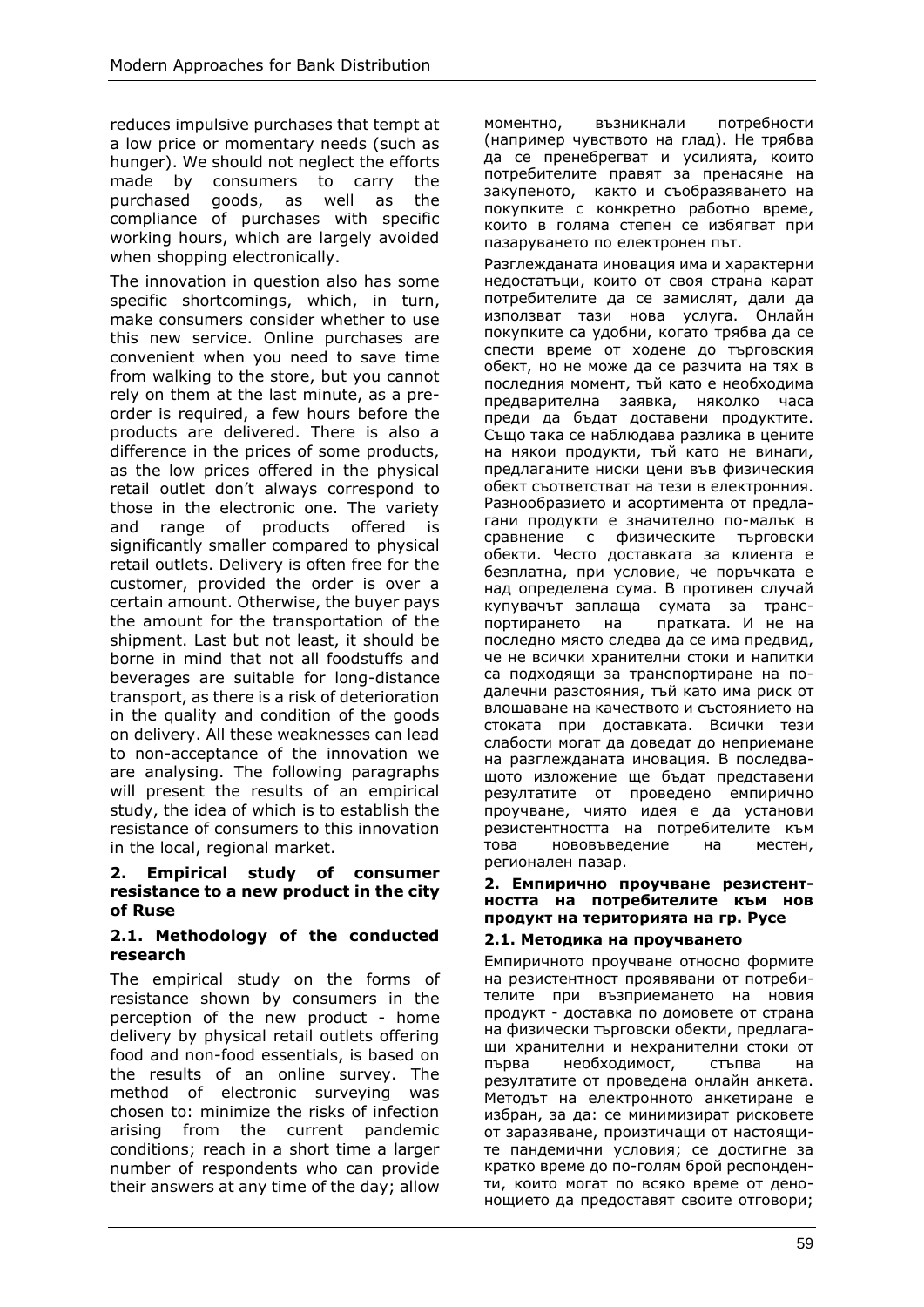for easier processing of the received data. The survey form was developed using the online software Google Formstm.

The questionnaire consists of questions aimed at establishing: the level of consumer awareness of the new product, the degree of consumer innovativeness; type of consumer resistance to innovation; demographic details. The questions have closed answers, some of which provide an opportunity to evaluate the individual alternatives using a five-point Likert scale (from most important to least important).

The object of study are the residents of Ruse aged 18 and over. The sample size is 384 respondents and is calculated using an electronic calculator Raosoft (Raosoft, 2021) for target respondents 212729 (National Statistical Institute, 2021), 95% confidence interval, 50% distribution of answers and 5% margin of error.

The survey was conducted between 15.03.2021 and 10.04.2021. The questionnaires were distributed through social networks (groups and Facebook pages for the city of Ruse) and via e-mail.

# **2.2. Analysis of the obtained results**

After processing the obtained data, we can proceed to their analysis. Regarding the level of consumer awareness of the new product (home delivery by physical retail outlets for food and non-food items after an online order) 34.7% of respondents identify themselves as "sufficiently familiar" with it. The remaining more than 60% of respondents do not know in detail this type of service. This is an indication that a large proportion of end-users are still not seeking information on this type of product and can be considered as potentially resistant to its perception and distribution.

Sources of information are an important indicator of the degree of consumer innovation (Rodgers' model for the diffusion of innovation). In connection with this issue, it is found that the relative share of users who receive information from posts on social networks is the largest - 87%. They are followed by: information received from relatives, friends or colleagues (16.4%), as well as Internet ads (13.1%). The smallest се даде възможност за по-лесна обработка на получените данни. Формулярът на анкетата е разработен с помощта на GoogleFormstm.

Въпросите във формуляра целят да установят: нивото на запознатост на потребителите с новия продукт, степен на иновативност на потребителите; вид резистентност на потребителите, проявявана към иновацията; демографски въпроси. Въпросите са със затворени отговори, част от които дават възможност за оценка на отделните алтернативи с помощта петстепенна ликертова скала (от най-важно до най-маловажно).

Обект на изследване са жителите на гр. Русе на 18 и повече години. Извадката е от 384 души, съобразена с електронен калкулатор Raosoft (Raosoft, 2021), целева група 212 729 души (National Statistical Institute, 2021), доверителна вероятност 95%, 50% разпределение на отговорите и 5% пределно допустима грешка.

Анкетирането е проведено в интервала 15.03 - 10.04.2021 г. Анкетните карти са разпространени през социалните мрежи (групи и страници във Facebook за гр. Русе) и през електронната поща.

# **2.2. Анализ на получените резултати**

След обработката на получените данни може да се премине към техния анализ. По отношение нивото на запознатост на потребителите с новия продукт (доставка по домовете от страна на физически търговски обекти за търговия на хранителни и нехранителни стоки от първа необходимост след направена онлайн поръчка) 34,7 % от респондентите се определят като "достатъчно запознати" с него. Останалите повече от 60% от отговорилите не познават в детайли този вид услуга. Това е индикация, че все още голям дял от крайните потребители не търсят информация за такъв вид продукти и могат да се разглеждат като потенциално резистентни към тяхното възприемане и разпространение.

Източниците на информация са важен индикатор за степента на иновативност на потребителите (Модел на Роджърс за дифузията на иновациите). Във връзка с този въпрос се установява, че най-голям е относителния дял на потребителите, които получават информация от публикации в социални мрежи - 87%. След тях се нареждат: информацията, получена от близки, приятели или колеги (16,4%), както и интернет реклами (13,1%). Наймалък процент от запитаните използват мобилно приложение на търговския обект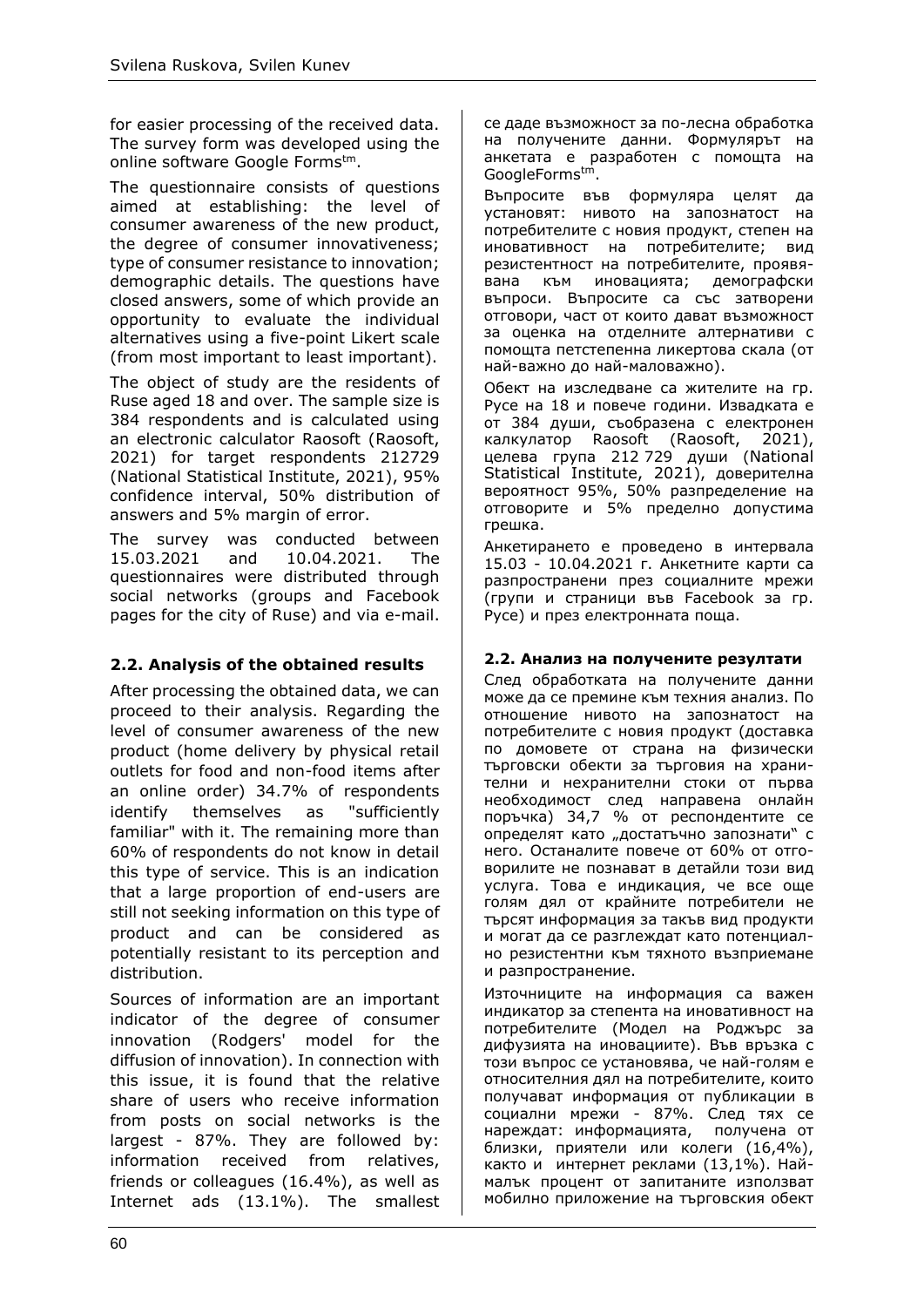percentage of respondents use a mobile application of the retail outlet (1.5%) or obtain the information they need from print media (1.5%). From this, it can be concluded that the dominant part of the respondents can be attributed to the groups of early and late majority, as they are characterized by susceptibility to social pressure, strong influence of publications on the Internet when deciding to buy a new product.

Among the factors that have the highest influence on the choice of a trader from which to buy food and non-food essentials are good quality, rated (on a 5-point scale) with 4.79 and the price with 3,48. The good image of the organization, the variety of products offered, the active promotions and the fast delivery are evaluated in the range of 2.89-2.93. The factor of "high level of service" has the lowest degree of importance with a score of 1.94. Given the current economic and social situation, dictated by the impact of the pandemic, it is understandable that the first two factors are decisive, due to the fact that they reduce the degree of economic and functional risk.

In order to establish the predisposition of potential consumers to the perception of the studied innovation, they were asked how often they would benefit from it. 69.4% of them answered that they would not use it at this stage, which means that they show some form of resistance. Respondents rank the factors that underlie resistance to the new product as follows. In the first place is the lack of a full range of goods that chains offer through their online stores (3.63), followed by factors such as delivery time (3.52) and the inability to see and touch the goods (3.42). These are economic and functional risks (Ram, Sheth, 1988) that consumers are clearly reluctant to take in perceiving innovation. If the organizations manage to take measures to minimize these risks through concrete actions, it is possible for the users in question to rethink their attitude to the new service and to orient themselves towards it. The last places in the ranking are occupied by the factors: missing the "shopping thrill" in the (1,5%) или набавят нужната им информация от печатни издания (1,5%). Оттук може да се заключи, че доминиращата част от анкетираните могат да бъдат отнесени към групите на ранно и късно мнозинство, тъй като те се характеризират с податливост на социален натиск, силно влияние на публикации в интернет при вземане на решение за покупка на нов продукт.

От факторите, които в най-висока степен оказват влияние при избора на търговец, от който да се закупуват хранителни и нехранителни продукти от първа необходимост, са доброто качество, оценено (по 5-степенна скала) с 4,79 и цената с 3,48. Добрият имидж на организацията, разнообразието от предлагани продукти, активните промоции и бързата доставка са оценени в диапазона 2,89-2,93. Най-ниска степен на важност има факторът "високото ниво на обслужване" с оценка 1,94. Предвид настоящата икономическа и социална обстановка, продиктувана от влиянието на пандемията, е разбираемо първите два фактора да са определящи те намаляват степента на поеман икономически и функционален риск.

За да се установи предразположението на потенциалните потребители към възприемането на изследваното нововъведение те са запитани, колко често биха се възползвали от него. 69,4% отговарят, че на този етап не биха го използвали, което показва, че проявяват някаква форма на резистентност. Респондентите ранжират факторите, които са в основата на резистентността към новия продукт по следния начин. На първо място се позиционира липсата на пълен асортимент от стоки, който веригите предлагат през онлайн магазините си (3,63), следван от факторите време на доставка (3,52) и невъзможност стоката да се види и докосне (3,42). Това са икономически и функционални рискове (Ram, Sheth, 1988), които потребителите очевидно не са склонни да поемат при възприемането на иновацията. В случай, че организациите успеят да предприемат мерки за минимизиране на тези рискове чрез конкретни действия от своя страна е възможно въпросните потребители да преосмислят своето отношение към новата услуга и да се ориентират към нея. Последните места в класацията се заемат от факторите: пропускане на "тръпката от пазаруването" във физическия магазин (3,25) и притеснение, че обществото ще ги сметнe за карантинирани, ако поръчат през онлайн магазин хранителни стоки (2,87). Рискът, свързан с тези да фактора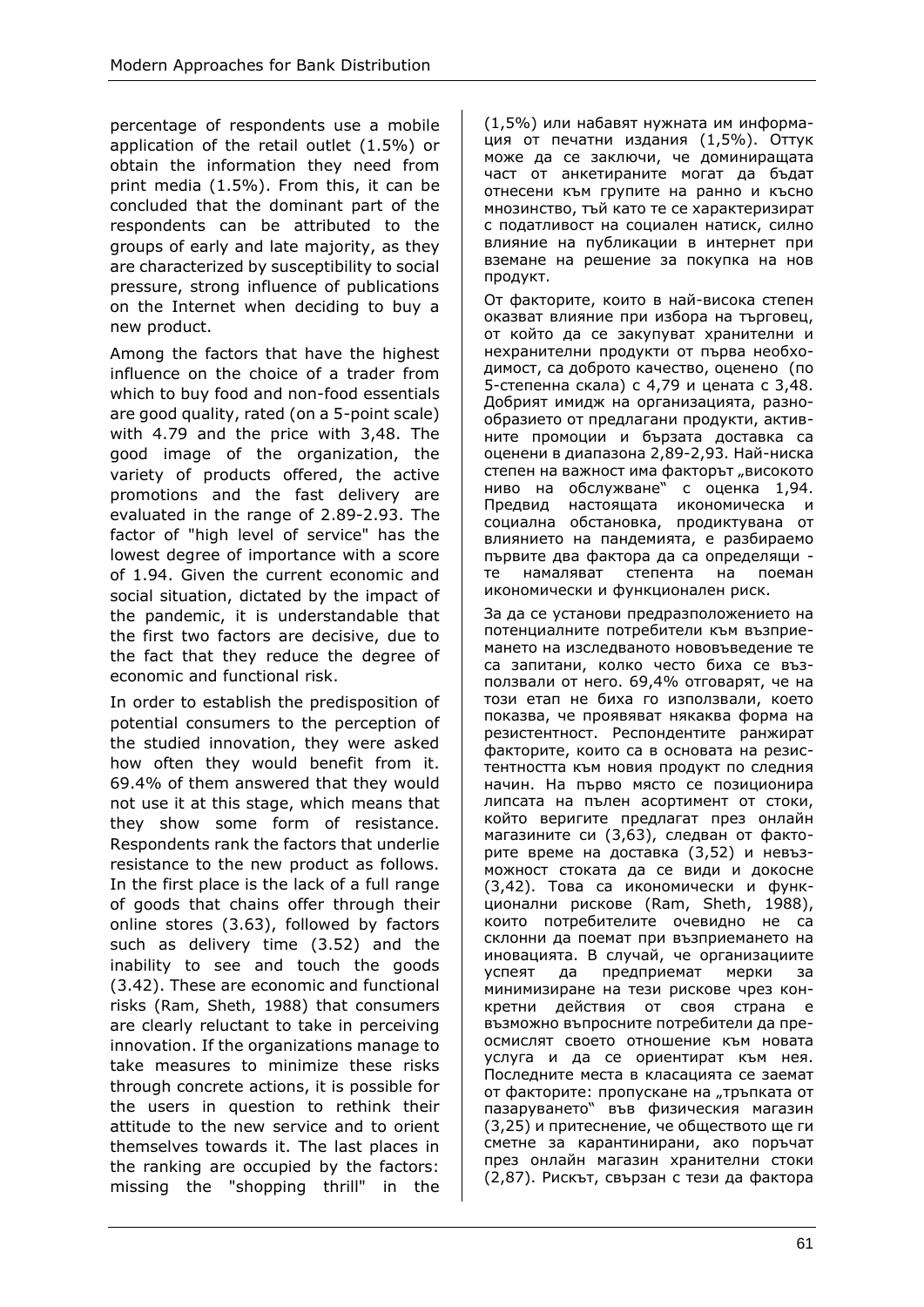physical store (3.25) and worrying that the public will consider them quarantined if they order groceries through the online store (2.87). The risk associated with these factors can be categorized as functional and social.

It is also important to identify the reasons that would encourage consumers to use shopping through online ordering and home delivery. The analysis shows that the leading restrictions are in relation to the Covid virus, namely: compliance with social distancing - 4.02; restrictions on leaving home - 3.65; avoiding contact with many people waiting in front of shops or in queues at checkouts (3.53). From this, it can be concluded that the advantages and characteristics of the new product studied should positively affect its perception and distribution in a longer, future period, especially if it is not clear when the emergency caused by the pandemic will be finally terminated.

The results of the survey show that at this stage the majority (53.2%) of resistant consumers refrain from online shopping and receiving home delivery, as they need more time to be convinced of the quality of the new service, but they would soon take advantage of it if its price matched quality. This places them in the group of procrastinators who have the lowest degree of resistance. At this stage, they simply wait for more favourable conditions, but do not give up the opportunity to try it. For them, the economic risk they take in the eventual perception of the innovation is decisive. These answers direct the management of trade organizations to the decision of concentrating more power and energy on online sales in future periods because they can be a good investment for their successful future existence.

It is necessary to pay attention to those consumers who reject the product - 46.8%. They do not accept the innovation offered on the market, are extremely sceptical about its qualities and do not want to change their established habits and lifestyle.

Rejection of the innovation may lead to follow-up actions by consumers who react може да бъде отнесен към категориите функционален и социален.

Важно е да се изведат и причините, които биха подтикнали потребителите да използват пазаруването чрез онлайн поръчка и доставка по домовете. Анализът показва, че водещи са наложените ограничения във връзка с Корона вируса, а именно: спазването на социална дистанция 4,02; ограниченията в излизането от дома 3,65; избягването на контакт с много хора, чакащи пред търговските обекти или по опашки на касите (3,53). От тук може да се обобщи, че предимствата и характеристиките на изследвания нов продукт би следвало да повлияят положително върху неговото възприемане и разпространение в един по-дълъг, бъдещ период особено, ако извънредното положение, породено от пандемията не е ясно кога ще бъде прекратено окончателно.

Резултатите от анкетата показват, че на този етап по-голямата част (53,2%) от резистентните потребители се въздържат от онлайн пазаруване и получаване на доставка до дома, тъй като им е нужно повече време да се убедят в качеството на новата услуга, но не след дълго биха се възползвали от предимствата й, ако нейната цена съответства на качество. Това ги причислява към групата на отлагащите, които са с най-ниска степен на резистентност й. На този етап те просто изчакват по-благоприятни условия, но не се отказват категорично от възможността да я изпробват. За тях определящ е икономическия риск, които поемат при евентуално възприемане на нововъведението. Тези отговори насочват мениджмънта на търговските организации в посока концентриране на повече сили и енергия в онлайн продажбите в бъдещи периоди, защото те може да се окажат една добра инвестиция за тяхното успешно бъдещо съществуване.

Необходимо е да се обърне внимание и на онези потребители, които отхвърлят продукта - 46,8%. Те не приемат предлаганата на пазара иновация, изключително скептични са по отношение на нейните качества и не желаят да променят своите утвърдени навици и начин на живот.

Отхвърлянето на нововъведението може да доведе до последващи действия от страна на така реагиралите потребители. За това към тях е зададен въпрос, какво биха направили, ако категорично не одобряват онлайн пазаруването от търговски обекти, предлагащи хранителни и нехранителни стоки от първа необходимост. Респондентите, които не биха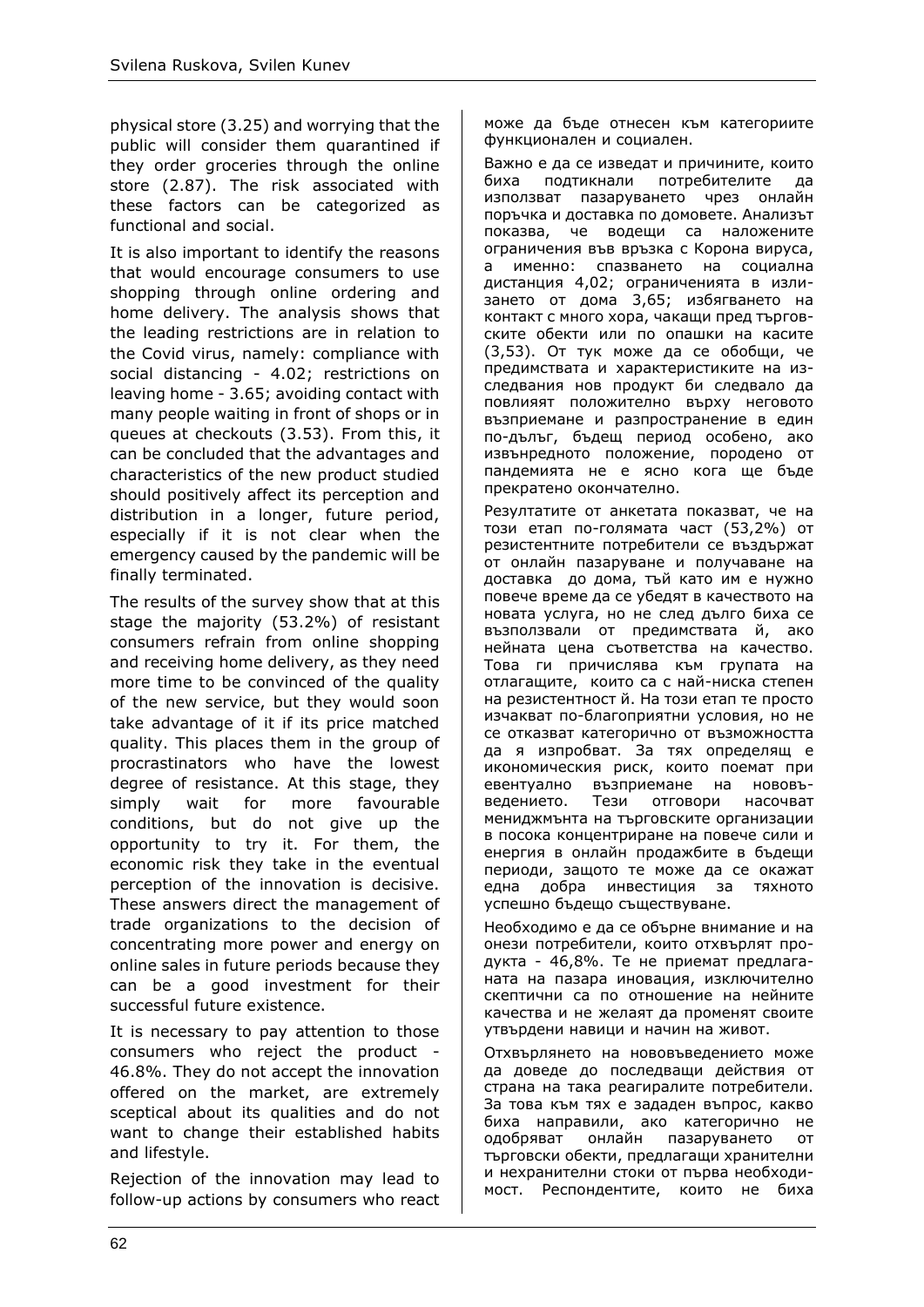in this way. Therefore, they were asked what they would do if they did not strongly approve of online shopping from retail outlets offering essential and nonessential food. The respondents who would not pay more attention to the innovation are 41.7%, because they believe that they cannot get the necessary benefit from it. They do not pose a danger to the organization. The remaining 58.3% of those who reject the innovation say that they would share their negative attitude with relatives and acquaintances, emphasizing that its possible use could lead to disappointment, financial losses, the likelihood of health problems. It is they who show the strongest form of negative attitude, i.e. full resistance, and can be seen as a channel for the dissemination of negative information, which is extremely powerful as a force of influence and has a high speed of dissemination. A more detailed study needs to be carried out on them, as their identification will help to reveal the main shortcomings of the new product and their timely elimination.

The study also looked at the question of whether consumers know which physical food and non-food organizations offer online shopping and home delivery<sup>1</sup>. It is established that 44% of the respondents are not aware of which retail outlets on the territory of Ruse offer and perform the new service. However, the remaining 56% say they know the service and know who offers it, but 79.2% of them indicate other chains that do not actually offer such a service in the region. These are consumers who have intuitively answered the question without being competent enough to do so, as they predominantly mark Lidl, Metro, Kaufland, SBA, Billa and Patsoni retail chains that do not offer such a service at all or at least do not offer it for the city of Ruse. Therefore, only 11.8% of respondents actually know the innovation in question, which is evidence of the high

обърнали внимание повече на нововъведението са 41,7%, защото смятат, че не могат да получат нужната полза от него. Те не представляват опасност за организацията. Останалите 58.3% от отхвърлящите иновацията отбелязват, че биха споделили негативното си отношение с близки и познати, като акцентират на това, че евентуалното й използване може да доведе до разочарование, финансови загуби, вероятност от възникване на здравословни проблеми. Именно те проявяват най-силната форма на резистентност, т.е. съпротива, и могат да се разглеждат като канал за разпространение на негативна информация, който е изключително мощен като сила на влияние и с голяма скорост на разпространение. По отношение на тях се налага да се проведе едно по-детайлно проучване, тъй като идентифицирането им ще подпомогне разкриването на основните недостатъци на новия продукт и своевременното им отстраняване.

В проучването е потърсен отговор и на въпроса, дали потребителите знаят, кои физически организации за търговия с хранителни и нехранителни стоки, предлагат възможност за онлайн пазаруване и доставка до дома<sup>1</sup>. Установява се, че 44% от запитаните не са запознати, кои търговски обекти на територията на гр. Русе предлагат и извършват новата услугата. Останалите 56% обаче твърдят, че познават услугата и знаят кой я предлага. От тях 79,2% обаче посочват други вериги, които всъщност на територията на гр. Русе не предлагат такава услуга. Това са потребители, които интуитивно са дали отговор на въпроса, без да са достатъчно компетентни по него, тъй като преобладаващо маркират Лидл, Метро, Кауфланд, СБА, Била и Пацони – търговски вериги, които изобщо не предлагат такава услуга или поне не я предлагат за гр. Русе. Следователно едва 11,8% от респондентите реално познават разглежданата иновация, което е доказателство за високото ниво на резистентност към нея в момента на провеждане на проучването.

 $1$  As of the date of the survey in the city of Ruse, online shopping and home delivery are offered by the supermarket chain Fast Market (FM) and the Karagyozov mini-market. Large chains such as Metro and Kaufland also have such a service, but only for the territory of Sofia and Plovdiv.

Към датата на провеждане на анкетното проучване на територията на гр. Русе онлайн пазаруване и доставка до дома предлагат веригата супермаркети Фаст Маркет (ФМ) и минимаркет Карагьозов. Големите вериги като Метро и Кауфланд също имат такава услуга, но само за територията гр. София и гр. Пловдив.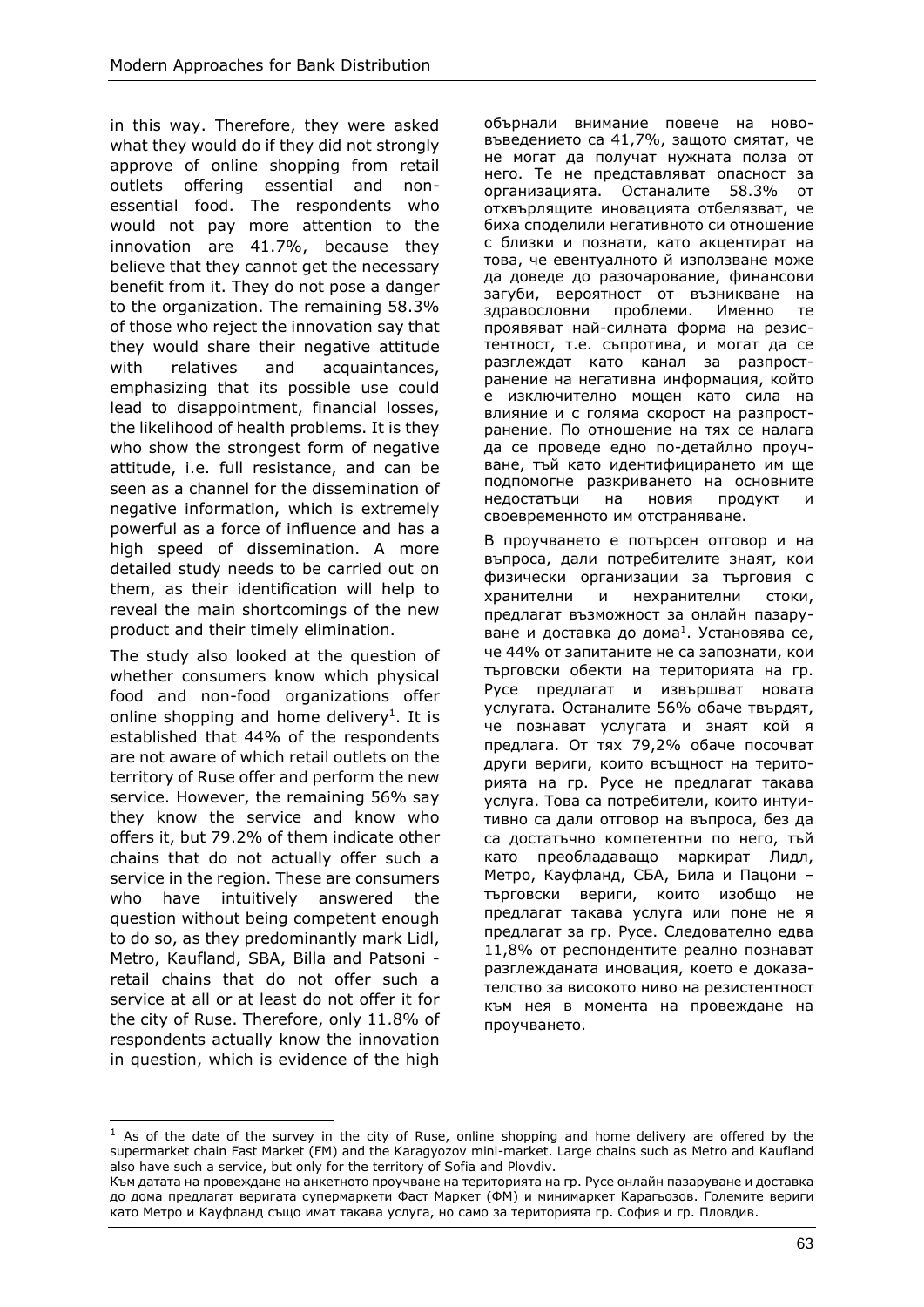level of resistance to it at the time of the survey.

# **CONCLUSIONS**

The changes caused by the Covid pandemic are directing trade organizations to seek new opportunities for survival and development through the introduction of innovative management solutions. One possible opportunity to which the retail outlets for food and non-food goods of basic necessity can be oriented is the offering of online orders and delivery to the customer's home. It is important to study the degree and form of resistance of potential consumers to the new offer. Based on an empirical study on the territory of Ruse, the following conclusions can be formulated on the researched issues:

Almost 70% of potential consumers are resistant to the new product. However, it is important to clarify what the share of the individual forms of resistance in the total population is.

Slightly more than half of consumers (53.2%) who show resistance fall into its mildest form of "delay". They are characterized by the fact that they consider the new product as acceptable and over time tend to decide to buy it. In order to shorten this period, it is necessary to reduce the level of economic risk perceived by them, by focusing on the characteristics that lead to saving time and money.

Less than one fifth (18.72%) of resistant users react by postponing the adoption of the innovation. They have actively evaluated it, but do not accept it because they do not believe that its benefits can be proven over time. The actions that should be taken in relation to these consumers are related to the use of marketing tools that can change the already created negative stereotypes in the way of thinking about the new product researched.

One third (28.8%) of resistant users show "full resistance", i.e. opposition. They assume that the use of innovation will pose a serious risk to their health, financial situation and beliefs. This group of users

# **ИЗВОДИ**

Промените, предизвикани от Covid пандемията насочват организациите от сферата на търговията към търсене на нови възможности за оцеляване и развитие чрез въвеждането на иновативни управленски решения. Една евентуална възможност, към която могат да се ориентират търговските обекти за хранителни и нехранителни стоки от първа необходимост е предлагането на онлайн поръчки и доставка до дома на клиента. Важно е да се проучи степента и формата на резистентност на потенциалните потребители към новия продукт. Въз основа на проведено емпирично проучване на територията на гр. Русе могат да бъдат формулирани следните изводи по изследваната проблематика:

Към новия продукт резистентност проявяват почти 70% от потенциалните потребители. Важно е да се изясни обаче, какъв е делът на отделните форми на резистентност в общата съвкупност.

Малко повече от половината потребители (53,2%), проявяващи резистентност попадат в нейната най-лека форма "отлагане". За тях е характерно, че разглеждат новия продукт като приемлив и след време са склонни да вземат решение за неговото закупуване. За да се съкрати този период е нужно да се понижи нивото на възприемания от тях икономически риск, чрез акцентиране върху характеристиките, които водят до спестяване на време и финансови средства.

По-малко от една пета (18.72%) от резистентните потребители реагират като отлагат възприемането на нововъведението. Те активно са го оценили, но не го приемат, тъй като не смятат, че предимствата му могат да бъдат доказани във времето. Действията, които следва да се вземат по отношение на тези потребители са свързани с използването на маркетингови инструменти, които могат да променят вече създадените негативни стереотипи в начина на мислене по отношение на изследвания нов продукт.

Една трета (28,8%) от резистентните потребители, проявяват "съпротива". Те приемат, че използването на иновацията ще доведе до сериозен риск по отношение здравето, финансовото състояние и убежденията им. На тази група потребители е необходимо да се обърне специално внимание, поради факта, че те са опасен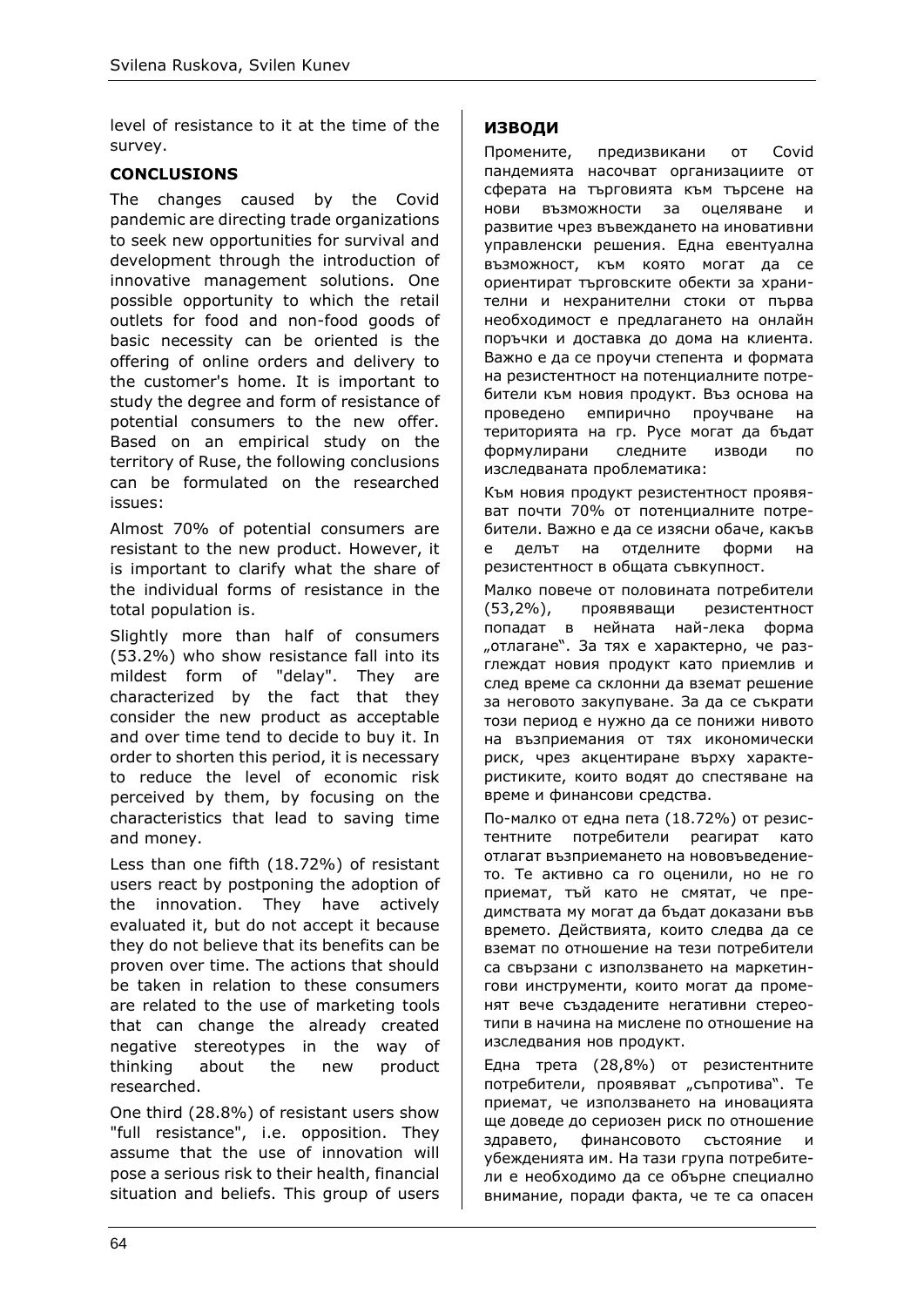needs special attention due to the fact that they are a dangerous channel for disseminating negative information about the organization. That is why the consumer group in question must be the subject of more in-depth studies to identify the causes of their resistance and to identify possible tools for overcoming it.

канал за разпространение на негативна информация за организацията. Именно за това въпросната група потребители трябва да бъдат обект на по-задълбочени проучвания, които да изведат причините за проявената съпротива и да разкрият евентуалните инструменти за нейното преодоляване.

# **Reference / Източници**

- **Antonova, D., I. Kostadinova, M. Todorova. (2020)**. Tools for regulation of corporate social responsibility. IN: Jubilee International Scientific Conference, Varna, Economic University, 2020, pp. 312-324, (Оригинално заглавие: Антонова, Д., И. Костадинова, М. Тодорова. Инструменти за регулиране на корпоративната социална отговорност. ЮБИЛЕЙНА МЕЖДУНАРОДНА НАУЧНА КОНФЕРЕНЦИЯ, Варна, ИУ - Варна, 2020, pp. 312-324). ISBN 978-954-21-1039-2 Available at <https://drive.google.com/file/d/1853rjfyhhsalkbPTppjfrm0ZfsCko2d9/view>
- **Stoycheva, B., D. Antonova. (2018).** Investigating Factor Interactions In Formalising The Process Of Developing New Products. // Serbian Journal of Management, 2018, No vol 13, № 1, pp. 173-184, ISSN 978-80-245-2274-6. (SJR rank: 0.294 /2018, SCOPUS Scimago IF (2018): 0.294 SJR category Q2), Available at: [https://aseestant.ceon.rs/index.php/sjm/article/view/16409/pdf.](https://aseestant.ceon.rs/index.php/sjm/article/view/16409/pdf)
- **Chang, H., Tsai, M., & Tsai, C. (2011).** Complex organisational knowledge structure for new product development teams. Knowledge-Based Systems, 24, 652-661. Available at: https://www.researchgate.net/publication/220392860 Complex organizational knowledge structures for new product development teams
- **Drucker, P. (2002).** Innovation and Entrepreneurship, Sofia. (Оригинално заглавие: Дракър, П., (2002) Иновации и предприемачество, София). ISBN: 9549964388
- **Enimanev, K. (2018)**. Organization and management of industrial production, Production Management and Engineering, ed. Primax, Ruse. (Оригинално заглавие: Ениманев, К. (2018). Организация и управление на индустриалното производство, Производствен мениджмънт и инженеринг, изд. "Примакс", Русе). ISBN: 978-619-7242-49-2.
- **Ivanova, D., R. Popova. (2010).** Innovations main competitive advantage of small and medium enterprises, MANAGEMENT AND SUSTAINABLE DEVELOPMENT, iss. 25, 1/2010 (25), pp.111-118. (Оригинално заглавие: Иванова, Д., Р.Попова, (2010) Иновациите - основно конкурентно предимство на малките и средни предприятия, MANAGEMENT AND SUSTAINABLE DEVELOPMENT, бр. 25, 1/2010 (25), с.111-118.). ISSN 1311-4506. Available at [http://oldweb.ltu.bg/jmsd/files/articles/25/25-15\\_D\\_Ivanova\\_R\\_Popova.pdf](http://oldweb.ltu.bg/jmsd/files/articles/25/25-15_D_Ivanova_R_Popova.pdf)
- **National Statistical Institute of Bulgaria. (2021).** Population and demographic processes in Ruse region in  $2020$  (in Bulgarian). Available [www.nsi.bg/tsb/2021/05/10/население](http://www.nsi.bg/tsb/2021/05/10/население-и-демографски-процеси-в-обл-68/)-и-демографски-процеси-в-обл-68/
- **Porter, M.E. (1999).** Wettbewerbsstrategie. Publisher: Campus Fachbuch, Frankfurt am Main. ISBN: 3593361779.
- **Rogers, Е., (1995).** Diffusion of Innovations. New York: Free Press ISBN: 9780029266502
- **Ram, S., N. Sheth. (1988).** Consumer Resistance to Innovations: The Marketing Problem and Its Solutions, Available at: [https://www.researchgate.net/publication-](https://www.researchgate.net/publication/211393072_Consumer_Resistance_to_Innovations_The_Marketing_Problem_and_Its_Solutions) [/211393072\\_Consumer\\_Resistance\\_to\\_Innovations\\_The\\_Marketing\\_Problem\\_and\\_I](https://www.researchgate.net/publication/211393072_Consumer_Resistance_to_Innovations_The_Marketing_Problem_and_Its_Solutions) ts Solutions
- **Slavova, M., Petrov, M., (1996).** Innovations, ed. Princeps, Varna. (Оригинално заглавие: Славова, М., Петров, М., (1996). "Иновации", изд. Princeps, Варна). ISBN: 9548067218.